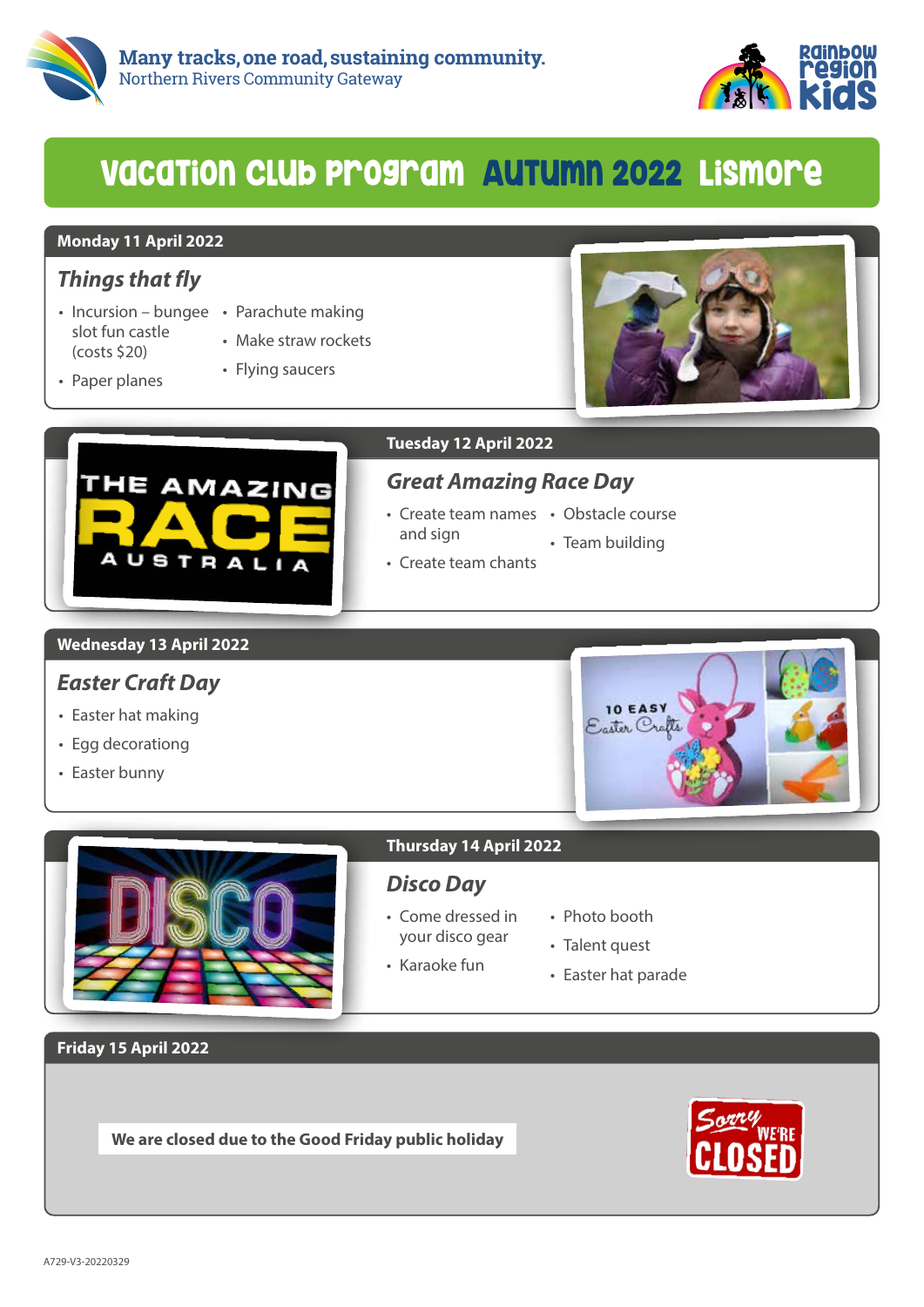



## VacaTion Club program AuTumn 2022 Lismore

#### **Monday 18 April 2022**

**We are closed due to the Easter Monday public holiday**



### **Tuesday 19 April 2022**

## *Games Day*

- Minute-to-win-it games
- Plastic cup pyramids
- Balloon neck race • Marshmallow
- snowmen
- Ping pong straw race
- Ping pong basketball





#### **Wednesday 20 April 2022**

## *Incursion – lab kids science fun*

• Incursion 12:45pm • Make shooting (costs \$20)

• Magic milk experiement Marshmallows

• Lava lamps

• Volcano building

**Thursday 21 April 2022**

## *Crazy Hair Day*

- Slime making
- Table paint prints
- Splat ball painting





### **Friday 22 April 2022**

## *Recycle It Day*

- Create plastic bottle pot plant holders
- Recycled CD designs
- Cardboard robots • Anzac Day craft